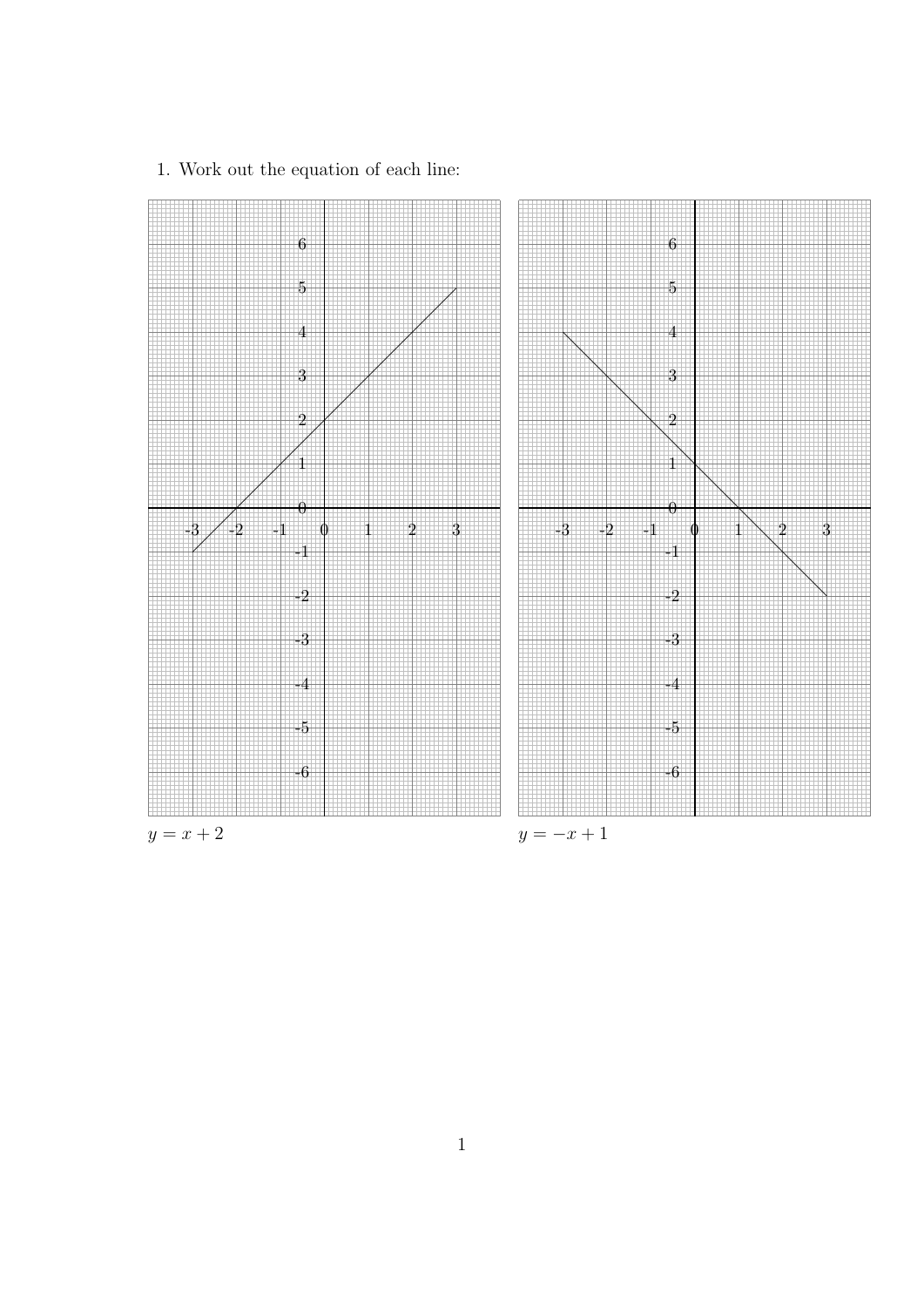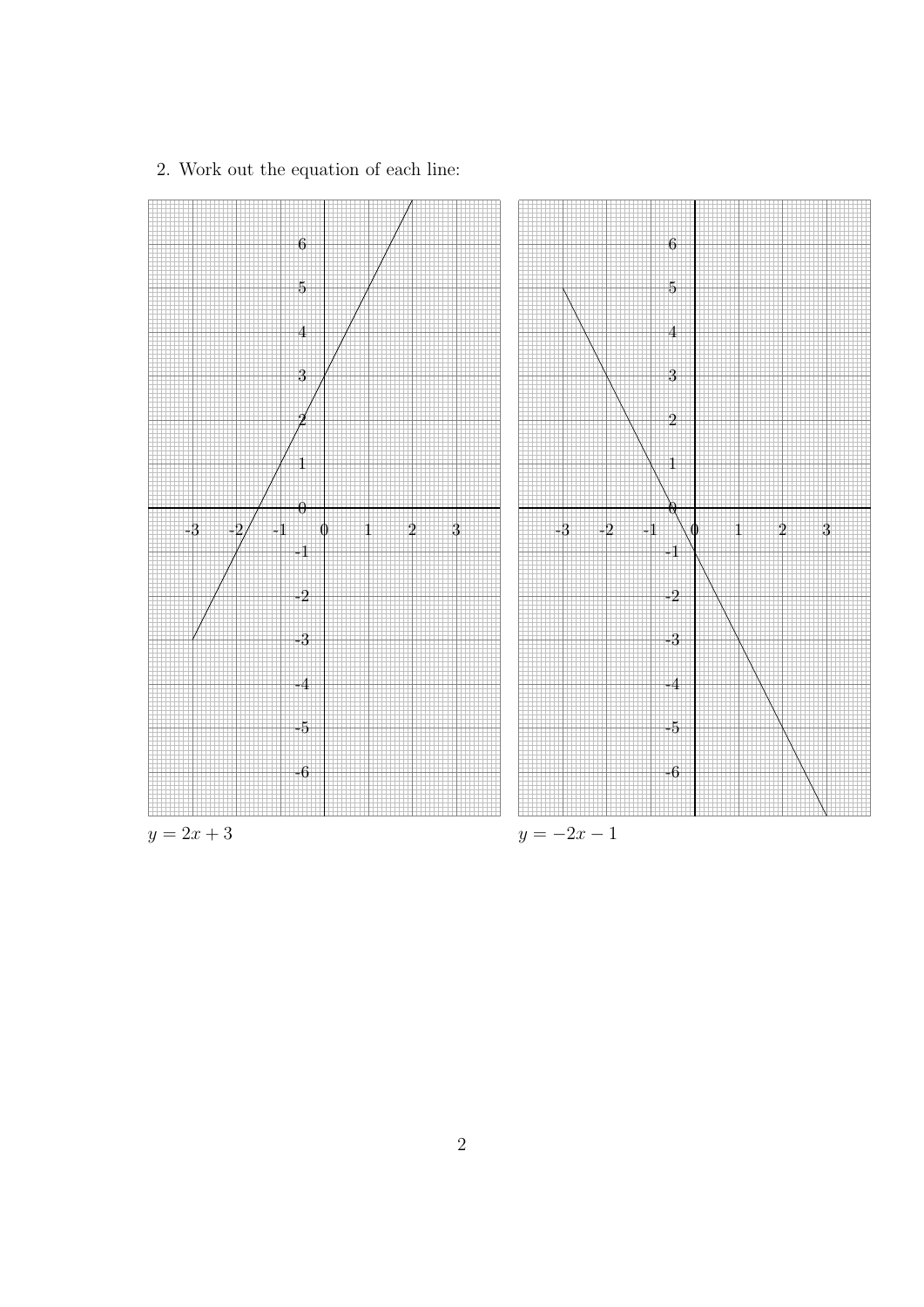

3. Work out the equation of each line: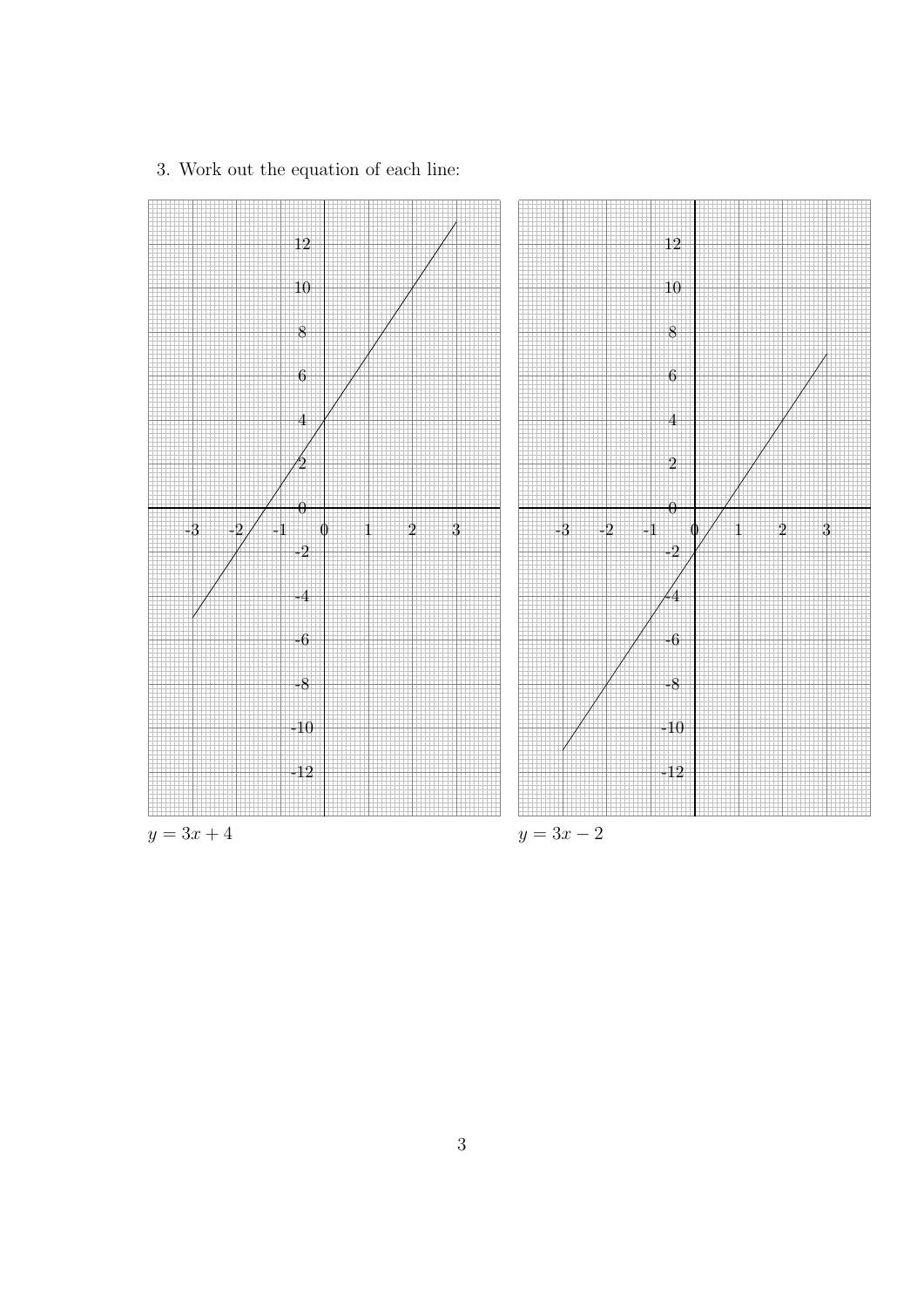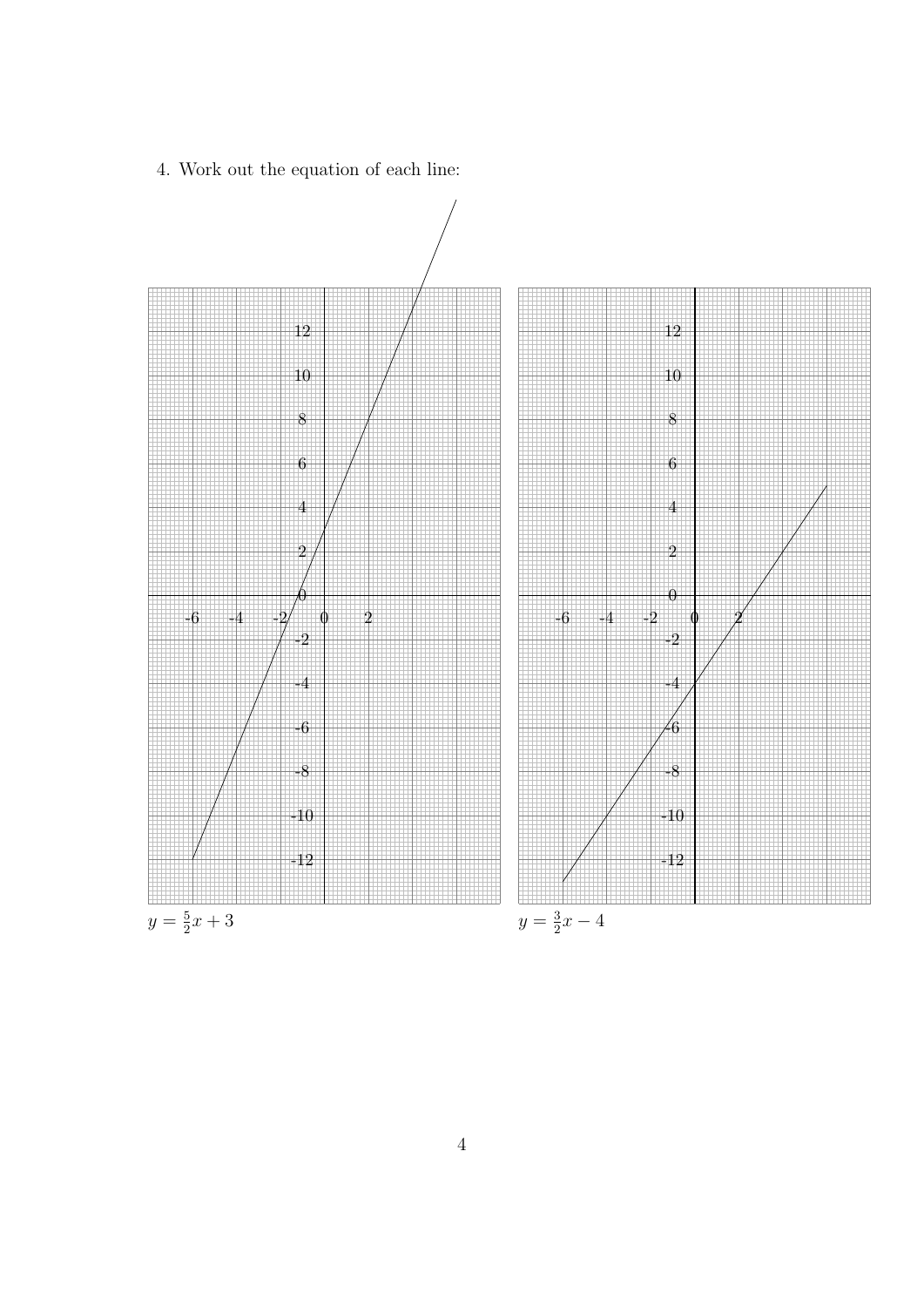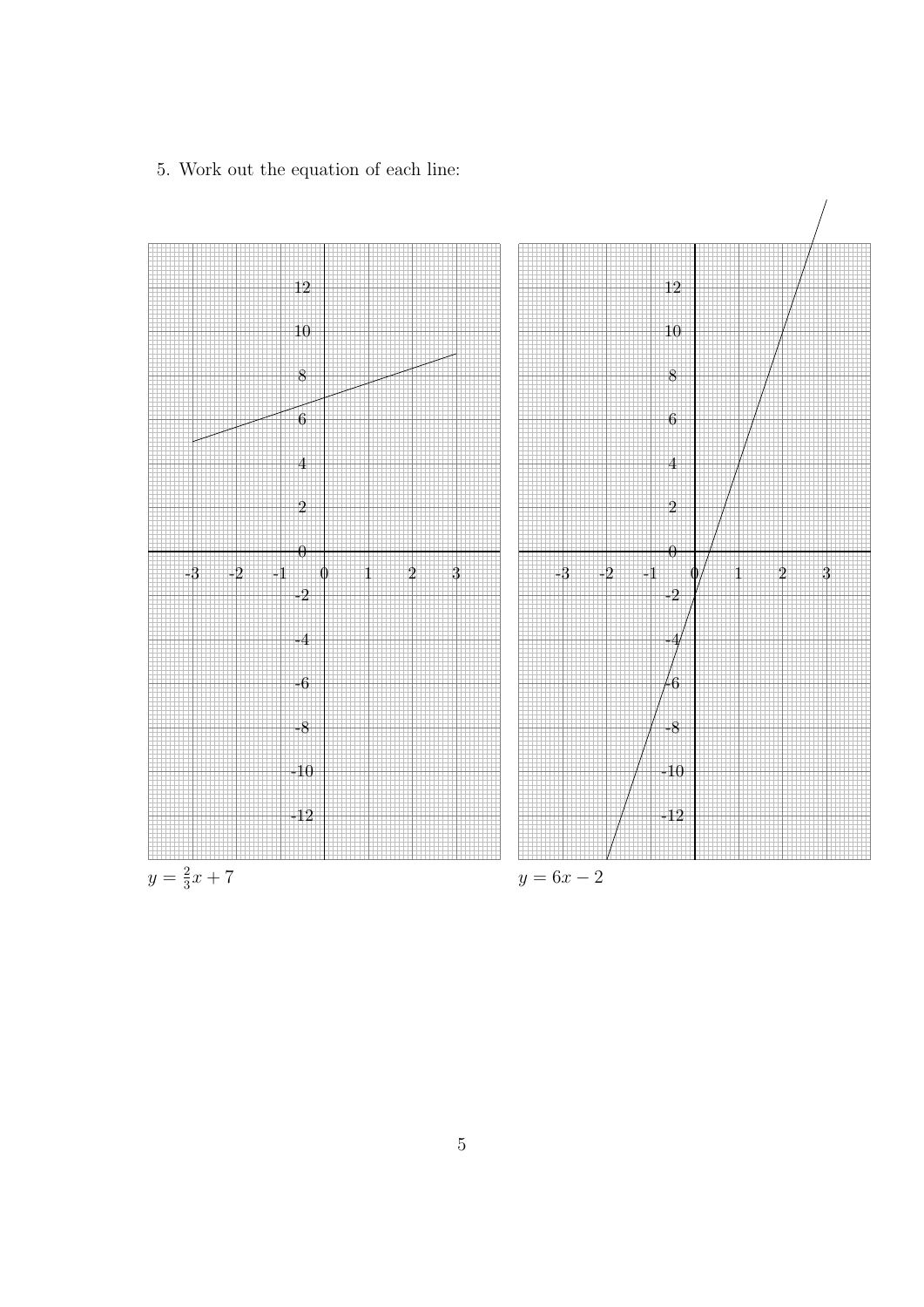

6. Work out the equation of each line: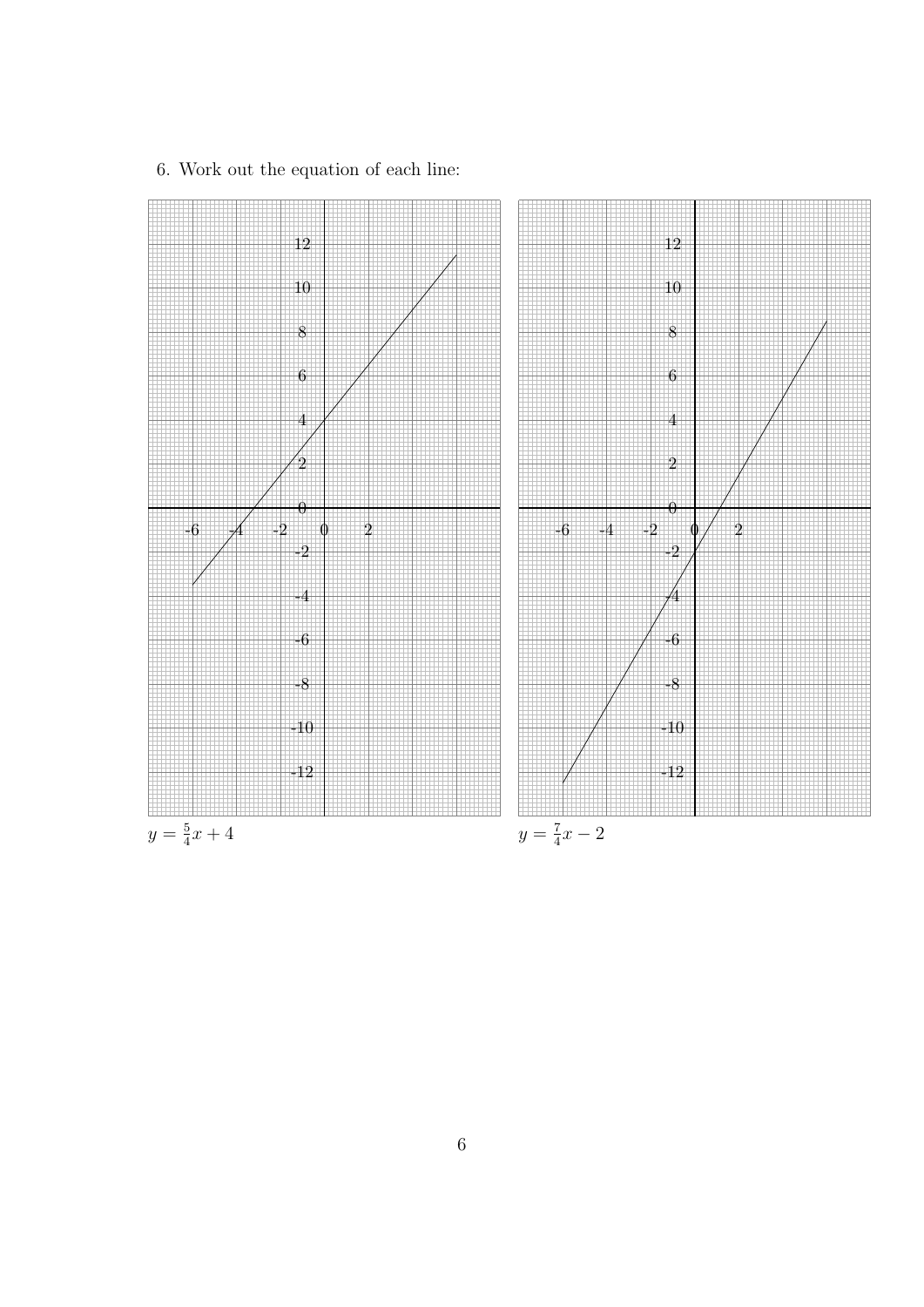

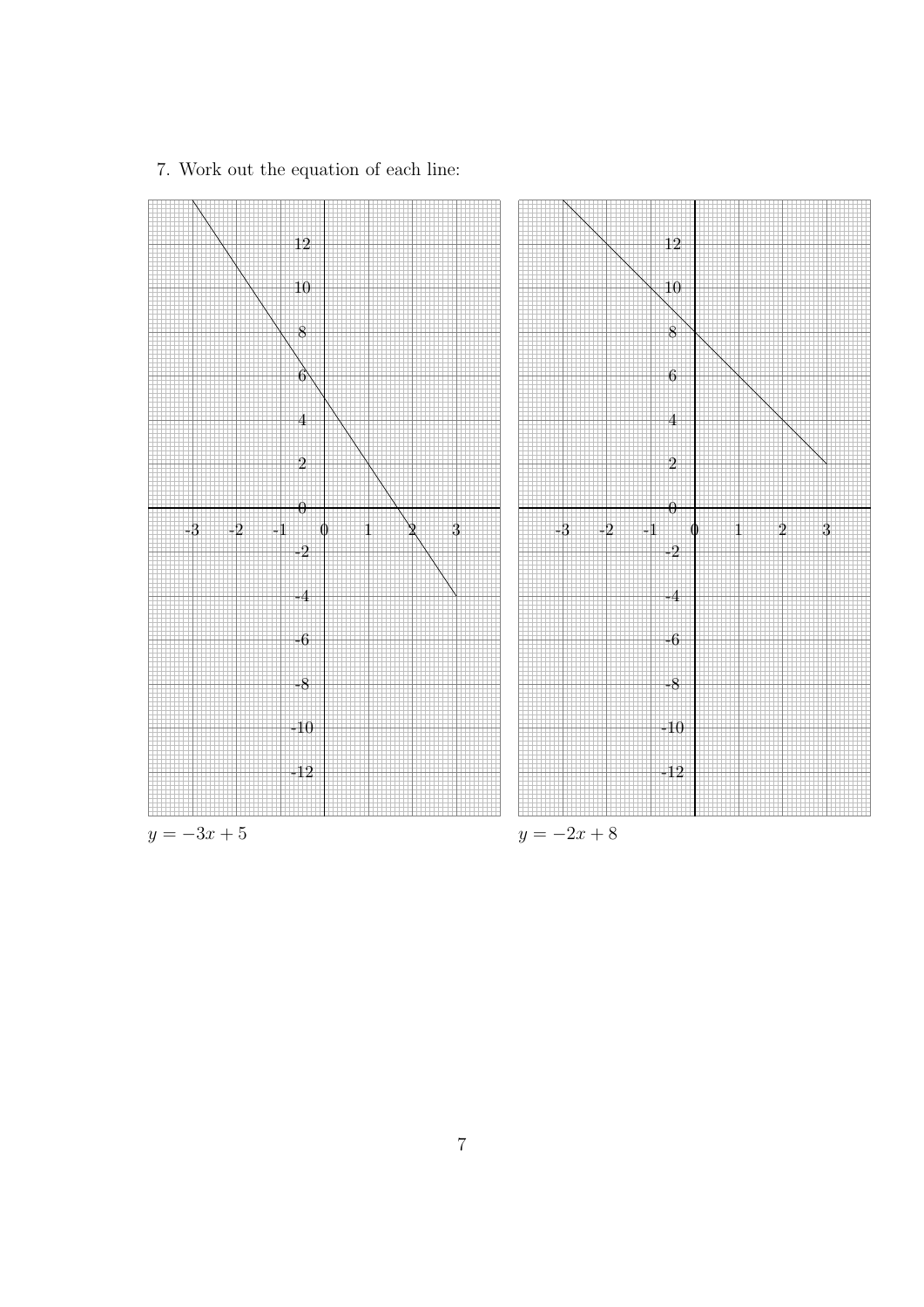

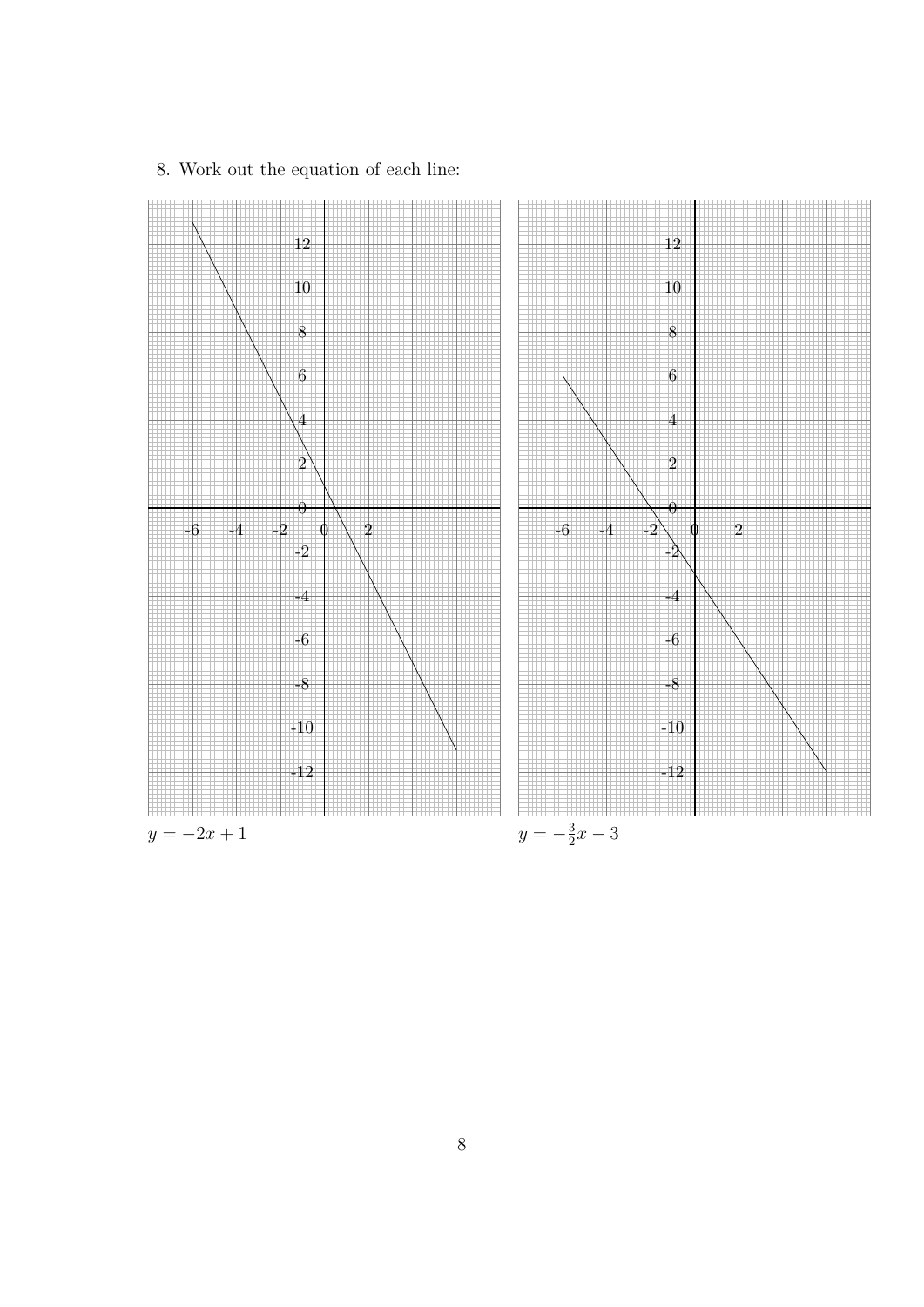